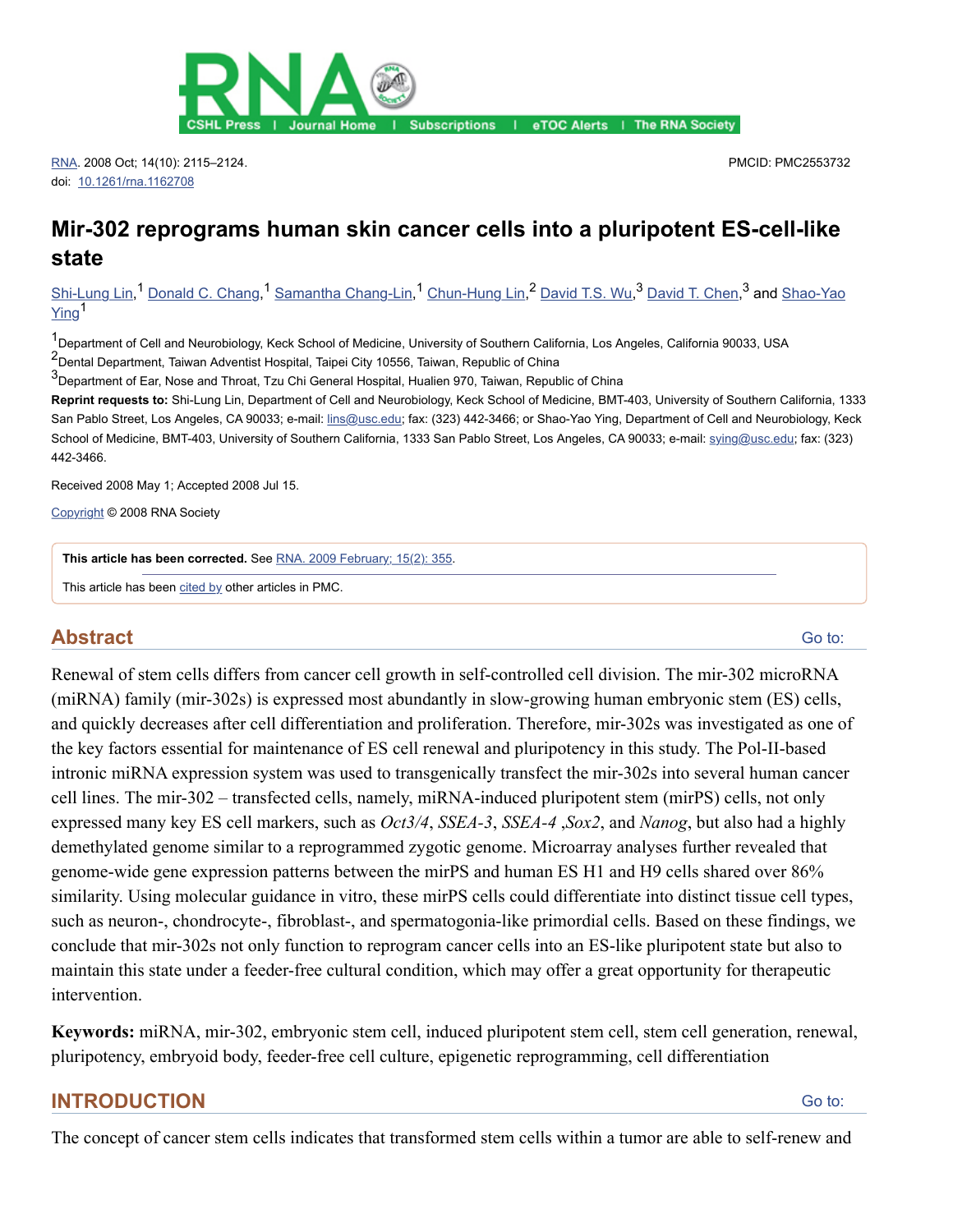differentiate into a heterogeneous tumor population ( $Reya$  et al. 2001). However, there is no clear mechanism underlying such stem cell–cancer cell transformation or vice versa. In the clinic, it is very frequently observed that cancer progression is generally associated with poor differentiation (high grade) of human tumor cells. Recent findings have also shown that poorly differentiated tumors preferentially overexpress genes normally enriched in human embryonic stem (ES) cells, such as targets of Oct3/4, Sox2, and Nanog transcription factors. Nevertheless, the concurrent expression of these transcription factors themselves is not often detected in the poorly differentiated tumors [\(Ben-Porath et al. 2008](https://www.ncbi.nlm.nih.gov/pmc/articles/PMC2553732/#B02)). It is conceivable that a different set of transcriptional regulators in place of Oct3/4, Sox2, and Nanog may function in poorly differentiated tumor cells to promote their "stemness" signatures. Therefore, finding the way by which stem cells substitute for these cancer-related transcriptional regulators may lead to breakthroughs in both cancer therapy and stem cell generation. To this end, we report here that the present study of mir-302 function provides the first insight into the mechanism underlying reverse transformation of human cancer cells into ES-like pluripotent cells.

The mir-302 family (mir-302s) consists of four highly homologous microRNA (miRNA) members, which are transcribed together as a noncoding RNA cluster containing mir-302b, mir-302c, mir-302a, mir-302d, and mir-367 in a 5′-to-3′ direction ([Suh et al. 2004\)](https://www.ncbi.nlm.nih.gov/pmc/articles/PMC2553732/#B15). They are expressed most abundantly in slow-growing human ES cells and quickly decrease after cell differentiation and proliferation [\(Suh et al. 2004](https://www.ncbi.nlm.nih.gov/pmc/articles/PMC2553732/#B15)). Given that miRNAs are characterized as small inhibitory RNAs capable of suppressing the translation of target genes with high complementarity ([Bartel 2004\)](https://www.ncbi.nlm.nih.gov/pmc/articles/PMC2553732/#B01), mir-302s is a likely candidate zygotic inhibitor of premature cell differentiation during early embryonic development. As shown in the miRBase∷Sequences program ([http://microrna.sanger.ac.uk/sequences/\)](http://microrna.sanger.ac.uk/sequences/), mir-302s can target over 445 human genes, and most of these targets are developmental signals involving the initiation and/or facilitation of lineage-specific cell differentiation during early human embryogenesis. These target genes are listed in the target prediction sites linked to the miRBase∷Sequences program at the Sanger website, including TARGETSCAN [\(http://www.targetscan.org/vert\\_42/\) and PICTAR-VERT \(http://pictar.bio.nyu.edu/cgi](http://pictar.bio.nyu.edu/cgi-bin/PicTar_vertebrate.cgi?)bin/PicTar\_vertebrate.cgi?). Thus, we hypothesize that mir-302s are key factors essential for ES cell maintenance, possibly able to reprogram cancer cells into a more ES-cell-like state.

To test the function of mir-302s, we developed a retroviral Pol-II-based intronic miRNA expression system, namely, *pLNCX2-rT-SpRNAi* [\(Fig. 1](https://www.ncbi.nlm.nih.gov/pmc/articles/PMC2553732/figure/F1/)), and successfully used it to generate several transgenic miRNA-expressing cell lines and animals [\(Lin and Ying 2006;](https://www.ncbi.nlm.nih.gov/pmc/articles/PMC2553732/#B05) [Lin et al. 2006\)](https://www.ncbi.nlm.nih.gov/pmc/articles/PMC2553732/#B07). The same transgenic approach has also been used to generate gene-knockout mice for human disease research [\(Xia et al. 2006](https://www.ncbi.nlm.nih.gov/pmc/articles/PMC2553732/#B20)). Intronic miRNA expression is a prevalent event in mammals because ∼50% of mammalian miRNAs are encoded within the introns of proteincoding genes [\(Rodriguez et al. 2004](https://www.ncbi.nlm.nih.gov/pmc/articles/PMC2553732/#B12)). These miRNAs are transcribed by type-II RNA polymerases (Pol-II) and [excised by spliceosomes and other RNase III endonucleases to form mature miRNAs \(Danin-Kreiselman et al.](https://www.ncbi.nlm.nih.gov/pmc/articles/PMC2553732/#B03) 2003; [Lin et al. 2003\)](https://www.ncbi.nlm.nih.gov/pmc/articles/PMC2553732/#B06). However, *Drosha* may not be required for this process ([Ruby et al. 2007\)](https://www.ncbi.nlm.nih.gov/pmc/articles/PMC2553732/#B13). The composition of this mir-302-expressing *pLNCX2-rT-SpRNAi* vector is shown in [Figure 2A](https://www.ncbi.nlm.nih.gov/pmc/articles/PMC2553732/figure/F2/). Using this vectorbased transfection strategy, we have generated two mir-302-expressing mirPS cell lines, namely, mirPS-Colo and mirPS-PC3, derived from human melanoma Colo and prostate cancer PC3 cells, respectively, and confirmed that mirPS-Colo cells highly resembled human ES H1 and H9 cells in stem cell renewal and pluripotency.

| 67.61 |                                       |
|-------|---------------------------------------|
| ---   | <b>CONTRACTOR</b>                     |
|       | <b>COMPANY AND COMPANY OF HIS 200</b> |
|       | ----<br><b>Service</b>                |
|       |                                       |
|       | <b><i>DOMESTICS</i></b>               |
|       |                                       |
|       |                                       |

# [FIGURE 1.](https://www.ncbi.nlm.nih.gov/pmc/articles/PMC2553732/figure/F1/)

Strategy for generating transgenic mir-302s-expressing mirPS cell lines, using retrovirus-based *pLNCX2-rT-SpRNAi* vector transfection. A retroviral delivery approach was used to integrate a cytomegalovirus (CMV) promoter-driven *SpRNAi-RGFP* transgene into **...**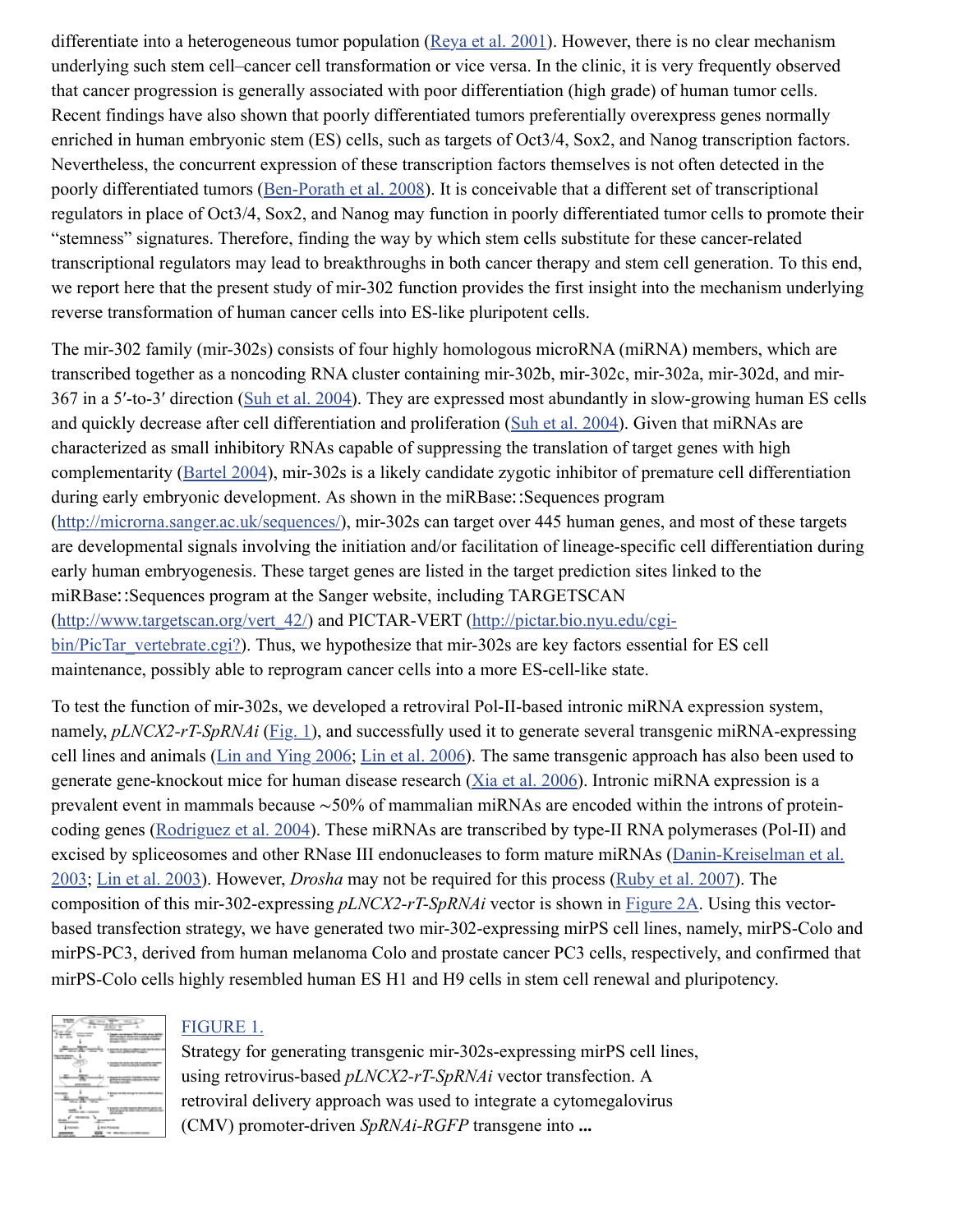

#### [FIGURE 2.](https://www.ncbi.nlm.nih.gov/pmc/articles/PMC2553732/figure/F2/)

Reprogramming of human cancerous Colo and PC3 cells into ES-like mirPs retrovirus-mediated mir-302s transfection. (*A*) Structure of a mir-302s-expression *RGFP* transgene located in the XhoI/AflII cloning site of a cytomegalovirus promoter-driven **...**

# **RESULTS**

[Go to:](https://www.ncbi.nlm.nih.gov/pmc/articles/PMC2553732/#)

## **Generation of human ES-like mir-302-induced pluripotent stem (mirPS) cell lines and embryoid bodies**

After the *pLNCX2-rT-SpRNAi* retroviral transfection with a predesigned mir-302 pre-miRNA cluster transgene ( [Fig. 2B\)](https://www.ncbi.nlm.nih.gov/pmc/articles/PMC2553732/figure/F2/), ∼95%–98% of the transfected cells underwent apoptosis with the remaining 2%–5% of the cells transformed into ES-like mirPS cells. The transfection rates of mir-302s into Colo and PC3 cells were 99.8% and 99.4%, respectively, as determined by FACS flow cytometry sorting with mir-302 maker RGFP and ES marker Oct3/4 antibodies [\(Fig. 2C\)](https://www.ncbi.nlm.nih.gov/pmc/articles/PMC2553732/figure/F2/). These mirPS cells could grow in either DMEM/F12 or RPMI 1640/B27 medium supplemented with 10% charcoal-stripped FBS, 4 mM L-glutamine, 1 mM sodium pyruvate, 5 ng/mL activin, 5 ng/mL noggin, 3 ng/mL bFGF, and an equal mixture of 0.5 µM Y-27632 and 0.5 µM GSK-3 inhibitor XV, at  $37^{\circ}$ C under 5% CO<sub>2</sub>. Under this feeder-free cultural condition, the average cell cycle of the mirPS cells was ∼20–24 h, indicating a very slow cell renewal rate compared with their cancerous counterparts (∼4–6 h per cell cycle).

Flow cytometry analysis comparing DNA content to cell cycle stages showed a greater than 67% reduction in the mirPS mitotic cell population ([Fig. 2D\)](https://www.ncbi.nlm.nih.gov/pmc/articles/PMC2553732/figure/F2/). The mitotic cell population (M phase) was decreased from 36.5% to 11.5% in mirPS-Colo and from 38.4% to 12.6% in mirPS-PC3 cells, whereas no change was found in the control cells transfected with either an empty *pLNCX2-rT-SpRNAi* vector (cell+vector) or a vector encoding an off-target mir-gfp pre-miRNA construct (cell+mir-gfp). However, transfection of a vector encoding mutated mir-302s abolished the effects of mir-302s on cell cycle suppression and *Oct3/4* gene activation (Supplemental Fig. 1). The mutated mir-302s were formed by replacing the first eight nucleotides of the mir-302 seed sequence (UAAGUGCU) with AUUAAUUA in all four isoforms. Accordingly, the mirPS cell morphology (lower panels) was changed from a spindle- or asterisk-like form to a more rounded shape, indicating that the mirPS cells may have lost their ability to migrate. As shown in [Figure 2E](https://www.ncbi.nlm.nih.gov/pmc/articles/PMC2553732/figure/F2/), metastatic PC3 cells quickly migrated over time, whereas mirPS-PC3 cells remained stationary. No morphological change was observed in all other controls. Thus, such transgenic mir-302s expression is sufficient to transform human cancer cells into a more ES-like cell morphology and rate of cell division, suggesting a very beneficial use in cancer therapy.

MirPS cells were able to form compact colonies reminiscent of embryoid bodies (EBs) derived from human ES cells [\(Fig. 2F](https://www.ncbi.nlm.nih.gov/pmc/articles/PMC2553732/figure/F2/); Supplemental Fig. 2). When dissociated with collagenase IV and then cultivated in RPMI 1640 medium supplemented with 10% FBS, but without GSK and ROCK/Ras inhibitors, many of these EB-like cells differentiated into neuronal cells based on the presence of positive neuronal markers Tuj1 and ABCA2. We further noted that mirPS-PC3 EB cells could only differentiate into neuronal cell types, while mirPS-Colo EB cells formed teratoma-like primordial tissue cysts in immunocompromised SCID-beige mice ([Fig. 3\)](https://www.ncbi.nlm.nih.gov/pmc/articles/PMC2553732/figure/F3/), suggesting that different cancerous stem cells may have different pluripotent potentials. In view of the broad pluripotency in mirPS-Colo cells, we therefore evaluated the correlation between mir-302 and ES marker expression within the mirPS-Colo cells. As shown in [Figure 4A](https://www.ncbi.nlm.nih.gov/pmc/articles/PMC2553732/figure/F4/) and Supplemental Figure 3, miRNA microarray analyses demonstrated that the expression of each mir-302 member was significantly increased over eightfold in the mirPS-Colo cells. Since the four mir-302 members share very high homology and target almost the same cellular genes, this result indicates that the overall gene silencing effects of mir-302s may increase over 30-fold in the mirPS cells.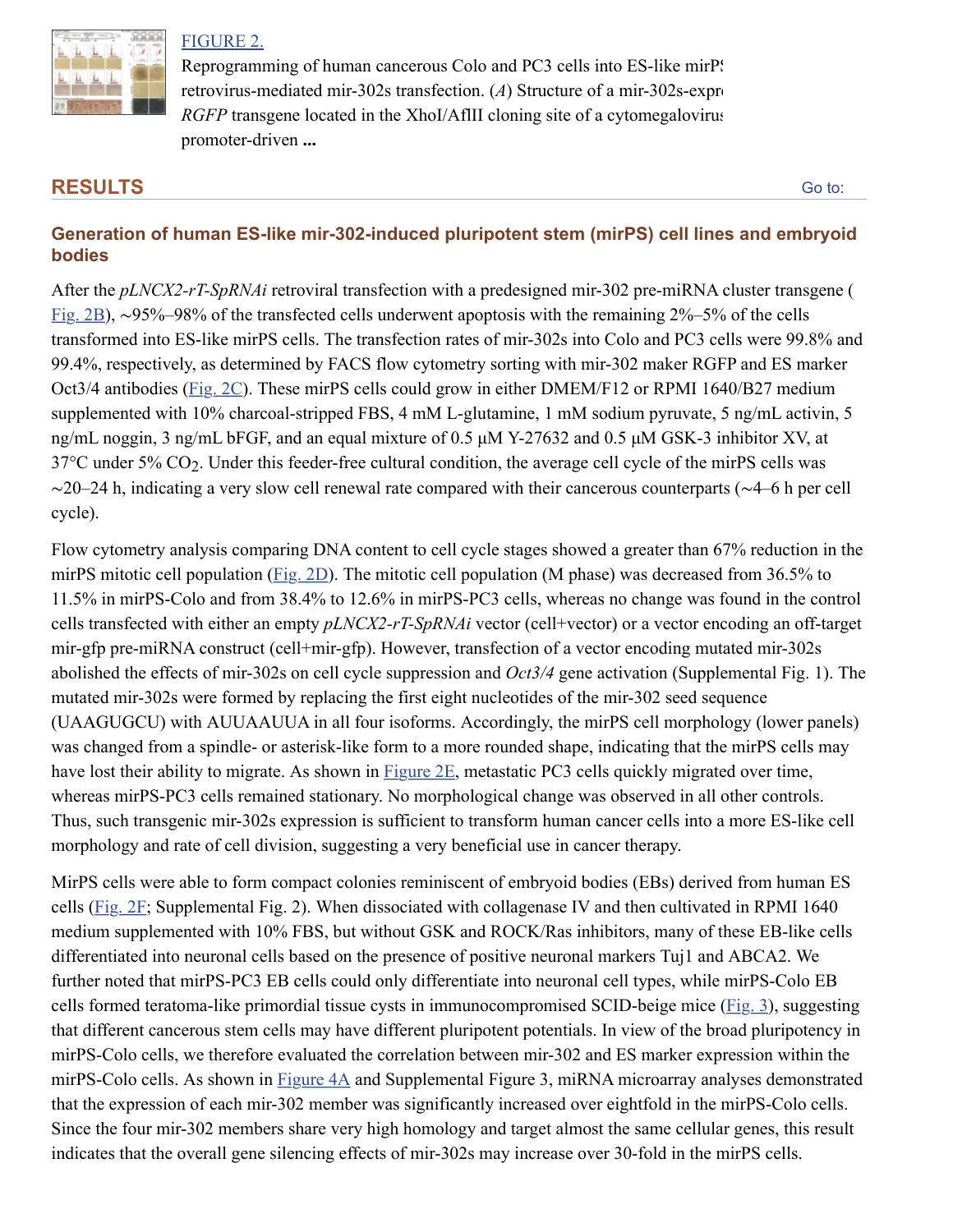Genomic PCR and fluorescent in situ hybridization assays further revealed that all mirPS cells carried either one or two copies of the mir-302s transgene (Supplemental Fig. 4). Thus, the concentration of mir-302s may affect both pluripotency and survival of the mirPS cells.



## [FIGURE 3.](https://www.ncbi.nlm.nih.gov/pmc/articles/PMC2553732/figure/F3/)

Teratoma-like primordial tissues derived from the mirPS EB implants in the uterus or peritoneal cavity of female pseudopregnant immunocompromised SCID-beige mice  $(n/\text{total} = 6/6)$ . These differentiated tissues included all three embryonic germ layers—ectoderm, **...**



#### [FIGURE 4.](https://www.ncbi.nlm.nih.gov/pmc/articles/PMC2553732/figure/F4/)

Correlation among mir-302 transfection, ES marker expression, and genomic DNA demethylation in mirPS cells. (*A*) Microarray analyses of miRNA expression, revealing that all mir-302 familial members (mir-302s) were highly expressed in the mirPS-Colo rather **...**

#### **Identification of human ES cell markers**

Consistent with the elevation of mir-302 expression, many human ES cell markers were strongly detected in the mirPS cells, as determined by Western blot analyses ([Fig. 4B;](https://www.ncbi.nlm.nih.gov/pmc/articles/PMC2553732/figure/F4/) Supplemental Fig. 5). These ES markers, including Oct3/4, SSEA-3, SSEA-4, Sox2, and Nanog, were barely detected in both the original Colo cancer cells and the cells transfected with an empty *pLNCX2-rT-SpRNAi* vector (Colo+vector), a vector expressing mir-gfp miRNA (Colo+mir-gfp), or a vector expressing nonhomologous mir-434-5p pre-miRNA (Colo+mir-434-5p). It has been shown that many central regulators of ES identity, such as Oct3/4, Sox2, and Nanog, are not broadly expressed in high-grade cancers ([Ben-Porath et al. 2008](https://www.ncbi.nlm.nih.gov/pmc/articles/PMC2553732/#B02)) and the concurrent expression of Oct3/4, SSEA-3, and SSEA-4 is a key determinant of human ES cell identity ([Thomson et al. 1998\)](https://www.ncbi.nlm.nih.gov/pmc/articles/PMC2553732/#B18). Therefore, activation of these ES markers in mirPS-Colo cells indicates that mir-302s may provide certain "stemness" in order to reprogram the cancerous Colo cells into a human ES-cell–like state. As the TARGETSCAN and PICTAR-VERT programs have predicted that methyl-CpG binding proteins, MECP2 and MECP1 component p66 (MECP1-p66), are both strong targets of mir-302s, suppression of nuclear DNA methylation seems a very likely mechanism underlying this reprogramming process.

#### **Assessment of reprogramming-related genomic demethylation**

Change of epigenetic modification underlines another unique feature of ES cells, particularly genomic demethylation ([Hochedlinger and Jaenisch 2006\)](https://www.ncbi.nlm.nih.gov/pmc/articles/PMC2553732/#B04). In order to reprogram a cell into its ES state, many embryonic genes need to be reactivated by DNA demethylation, such as *Oct3/4*. To assess this effect in the mirPS cells, we first performed whole genome digestion with HpaII, a restriction enzyme that is sensitive to CpG methylation and cleaves only an unmethylated CCGG rather than a methylated CCGG site. [Figure 4C](https://www.ncbi.nlm.nih.gov/pmc/articles/PMC2553732/figure/F4/) shows that the digested DNA fragments from control Colo cells are over twice as large as those from the mirPS-Colo cells, indicating that the mirPS genome is highly demethylated. Further assessment in the *Oct3/4* gene promoter region was performed using bisulfite PCR and genomic DNA sequencing ([Takahashi and Yamanaka 2006\)](https://www.ncbi.nlm.nih.gov/pmc/articles/PMC2553732/#B16), which converted all unmethylated cytosines to uracils. Because unmethylated ACGT sites were also changed into AUGT sites by bisulfite, the digestion of mixed ACGT-cutting restriction enzymes failed to cleave this isolated region from the mirPS cells [\(Fig. 4D](https://www.ncbi.nlm.nih.gov/pmc/articles/PMC2553732/figure/F4/)). The detailed demethylation maps shown by the bisulfite sequencing further demonstrated that over 90% methylation sties of the *Oct3/4* gene promoter region were lost in the mirPS cells [\(Fig. 4E\)](https://www.ncbi.nlm.nih.gov/pmc/articles/PMC2553732/figure/F4/),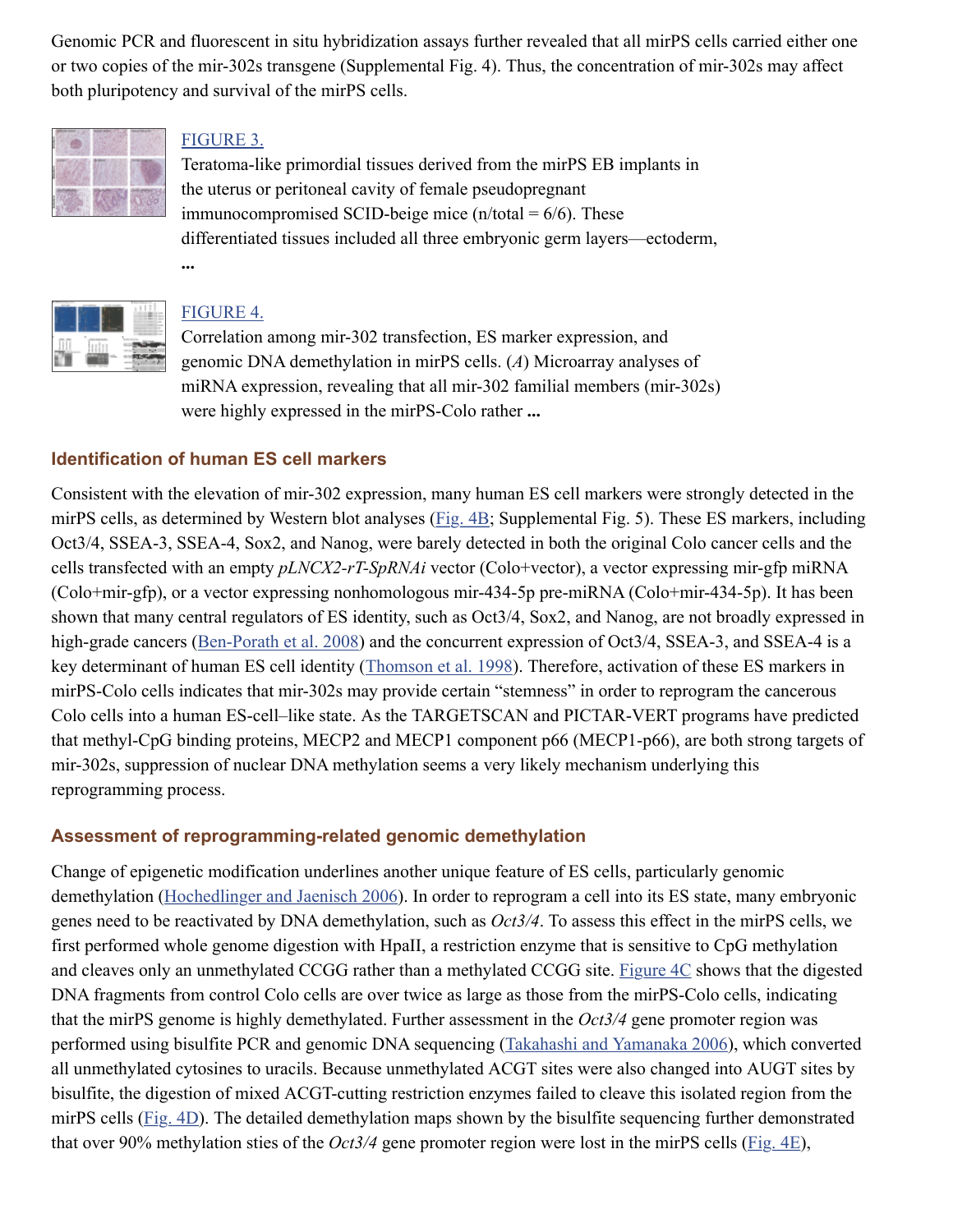suggesting that an epigenetic reprogramming process did occur to reactivate the *Oct3/4* expression. Such epigenetic reprogramming is correlated to mir-302s expression because no DNA demethylation was found in cells transfected with an empty mir-302-free vector compared with control cancer cells.

#### **Microarray analysis of genome-wide gene expression profiles**

Genome-wide gene profiling was required to determine the genetic alterations associated with this mir-302 mediated reprogramming event. Microarray analysis was used to screen changes in genome-wide gene expression patterns in cells before and after the transfection of mir-302s, as well as between the mirPS cells and human ES H1 and H9 cells. The changes in over 47,000 human gene expression patterns were assessed using Affymetrix gene microarrays (GeneChip U133A&B and U133 plus 2.0 arrays). We first duplicated the microarray tests using the same mirPS sample and selected 200 most variable genes from one of the tests for further comparison. As shown in **Figure 5A**, the changes of these selected gene expressions were all less than onefold in the duplicated tests, indicating that the background variation was limited. Based on the scattering patterns of all microarray-identified genes, we then calculated the correlation coefficiency (CC) between the results of two compared transcriptome libraries. A CC rate was given to show the percentage of similarity in the genome-wide gene expression patterns with a threshold of only a onefold change. Under such stringent CC rate definition, we found that the gene expression patterns of mirPS-Colo cells were very similar to those of ES H1 (89%) and H9 (86%) cells, whereas only a low 53% CC rate was shown between Colo and mirPS-Colo cells. This strong genetic correlation between human ES and mirPS cells suggests that mir-302s may alter thousands of cellular gene expressions, which are involved in the reprogramming process of a cancer cell into an ES-like mirPS cell. For example, the elevation of many ES gene expressions and shutdown of numerous oncogenic, developmental, and mir-302-targeted cell cycle-related genes were consistently and concurrently observed in the mirPS and human ES results, as shown in [Figure 5, B](https://www.ncbi.nlm.nih.gov/pmc/articles/PMC2553732/figure/F5/)–E.



#### [FIGURE 5.](https://www.ncbi.nlm.nih.gov/pmc/articles/PMC2553732/figure/F5/)

Genome-wide gene expression analyses among Colo, mirPS-Colo, and human ES WA01-H1 (H1) and WA09-H9 (H9) cells. (*A*) Comparison of altered gene expression patterns using Human genome GeneChip U133A&B and plus 2.0 arrays (Affymetrix), showing high **...**

In [Figure 5E](https://www.ncbi.nlm.nih.gov/pmc/articles/PMC2553732/figure/F5/), we noted that cell-cycle checkpoint genes, i.e., CDK2, cyclin D1, and D2, and DNA methylation facilitator, i.e., MECP2 and MECP1-p66, were all confirmed to be strong targets for mir-302s (Supplemental Fig. 5). It is known that cyclin E-dependent CDK2 is required for the entry of S-phase cell cycle and inhibition of CDK2 results in G1-phase checkpoint arrest, whereas cyclin D1 can override G1-phase arrest in response to DNA damage ([Sherr and Roberts 2008\)](https://www.ncbi.nlm.nih.gov/pmc/articles/PMC2553732/#B14). Based on this principle, the suppression of both CDK2 and cyclin D1 in mirPS cells revealed a fact that the cell cycle of mir-302-transfected cancer cells could reach a very slow cell division rate, as shown in [Figure 2D](https://www.ncbi.nlm.nih.gov/pmc/articles/PMC2553732/figure/F2/). The result of such cancer–stem cell cycle transition may provide a significant benefit in cancer therapy. In addition, the suppression of MECP2 and MECP1-p66 activities was consistent with the results of [Figure 4, C–E,](https://www.ncbi.nlm.nih.gov/pmc/articles/PMC2553732/figure/F4/) which indicated the epigenetic reprogramming of malignant cancer cells into benign mirPS cells. It is conceivable that the mirPS cells so obtained from patients may further help to repair the tissue damages of cancers.

## **In vitro molecular guidance of mirPS cell differentiation**

Pluripotency defines the most important characteristic of an ES cell. Through in vitro manipulations with different factors and/or hormones, human ES cells can differentiate into the three embryonic germ layers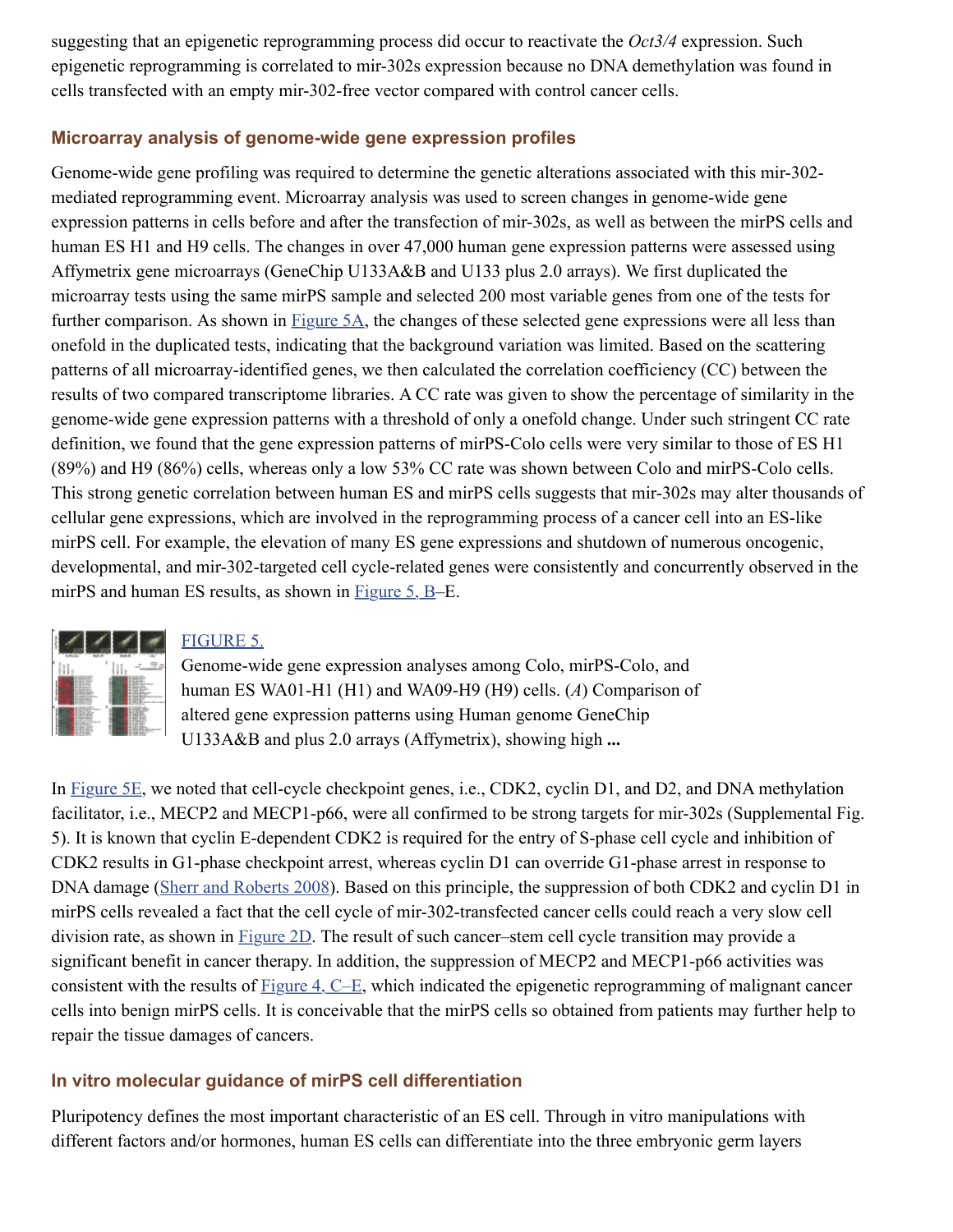(ectoderm, mesoderm, and definitive endoderm)—the founders of all adult tissues. In the absence of any treatment, xenograft implantation of the mirPS-Colo-derived EBs into the uterus or peritoneal cavity of female pseudopregnant, immunocompromised SCID-beige mice formed teratoma-like primordial tissue cysts ([Fig. 3](https://www.ncbi.nlm.nih.gov/pmc/articles/PMC2553732/figure/F3/)). The growth of these teratoma-like structures was terminated ∼2.5 wk post-implantation. It seems that there is a self-regulation mechanism limiting the random growth of these mirPS EB cells in vivo. However, using in vitro treatments of various growth factors and/or hormones, we could direct the mirPS-Colo cells to differentiate into several tissue cell types ex vivo, including fibroblasts [\(Fig. 6A–E](https://www.ncbi.nlm.nih.gov/pmc/articles/PMC2553732/figure/F6/)), chondrocytes ([Fig. 6F–J](https://www.ncbi.nlm.nih.gov/pmc/articles/PMC2553732/figure/F6/)), and spermatogonia-like ([Fig. 6K–O\)](https://www.ncbi.nlm.nih.gov/pmc/articles/PMC2553732/figure/F6/) primordial cells. The protocols for these in vitro conditions and xenotransplantation methods are provided in the Materials and Methods. Markers for the special tissue lineages were also identified with immunohistochemical detection, showing germ line–specific Dazla and EE2, fibroblast-specific atlastin1 and type I pro-collagen (COL1A1), and chondrocyte-specific tropoelastin and type II pro-collagen (COL2A1), respectively. These findings confirmed the pluripotency of the mirPS cells. It is conceivable that many more tissue cell types may be induced from these mirPS cells, using different molecular interventions.



#### [FIGURE 6.](https://www.ncbi.nlm.nih.gov/pmc/articles/PMC2553732/figure/F6/)

Pluripotency of mirPS cells. Treatments of DHT, TGF-β1 and BMP4, respectively from *top* to *bottom*, induced the mirPS-Colo cell differentiation into spermatogonia-like (*A*–*E*), fibroblast-like (*F*–*J*), and chondrocyte-like (*K*– **...**

#### **DISCUSSION**

[Go to:](https://www.ncbi.nlm.nih.gov/pmc/articles/PMC2553732/#)

Ever since the first isolation of human ES cell lines from human blastocysts [\(Thomson et al. 1998\)](https://www.ncbi.nlm.nih.gov/pmc/articles/PMC2553732/#B18), there were concerns about destruction of human embryos, contamination of feeder cell antigens, and formation of teratomas. Recent reports on induced pluripotent stem (iPS) cells have opened up a new avenue for generating ES-like pluripotent cells directly from adult body cells, bypassing the use of human embryos as starting materials ([Takahashi and Yamanaka 2006;](https://www.ncbi.nlm.nih.gov/pmc/articles/PMC2553732/#B16) [Takahashi et al. 2007\)](https://www.ncbi.nlm.nih.gov/pmc/articles/PMC2553732/#B17). Using retroviral delivery of four transcription factor genes (i.e., either *Oct4*–*Sox2*–*c-Myc*–*Klf4* or *Oct4*–*Sox2*–*Nanog*–*Lin28*) into mouse embryonic fibroblasts, the iPS cells so obtained were similar in many genetic and behavioral properties to mouse ES cells [\(Okita et al. 2007;](https://www.ncbi.nlm.nih.gov/pmc/articles/PMC2553732/#B09) [Wernig et al. 2007\)](https://www.ncbi.nlm.nih.gov/pmc/articles/PMC2553732/#B19). Additional iPS cell lines have continued to be developed from human embryonic fibroblasts and primary dermal fibroblast cultures using a similar approach ([Yu et al. 2007;](https://www.ncbi.nlm.nih.gov/pmc/articles/PMC2553732/#B21) [Park et al. 2008](https://www.ncbi.nlm.nih.gov/pmc/articles/PMC2553732/#B10)). Yet, there are two problems emerging from the process of iPS cell generation; one is the use of retroviral transgenes and the other the use of oncogenes (e.g., *c-Myc* and *Klf4*). Retroviral transfection is the only effective means to simultaneously and transgenically deliver the four full-length genes into a targeted somatic cell, whereas the random insertion of retroviral vectors into the transfected cell genome may also affect other nontargeted genes and produce unexpected results. This is problematic because simultaneous delivery of four large transgenes into one single cell is difficult to control, particularly when one or more of the transgenes are oncogenes.

Unlike the previous iPS cell technology, each member of the mir-302 family is able to simultaneously regulate over 445 cellular genes and they all share almost the same target genes. Many of the mir-302 targeted genes are active developmental signals involved in initiation or facilitation of lineage-specific cell differentiation during early embryonic development. By suppressing these developmental genes, mir-302s may reprogram cells into a more ES-like state. Alternatively, mir-302s may also attenuate the expression of their predicted target transcription factors, such as SP3, HMG-box, forkhead-box, and LIM-homeobox gene families, to provide the cell reprogramming effect. Thus, the function of mir-302s is more likely to attenuate the global production of developmental signals and/or transcription factors rather than to directly create transcriptional stimulation on certain embryonic signaling pathways. By inhibiting the cellular genes essential for embryonic development and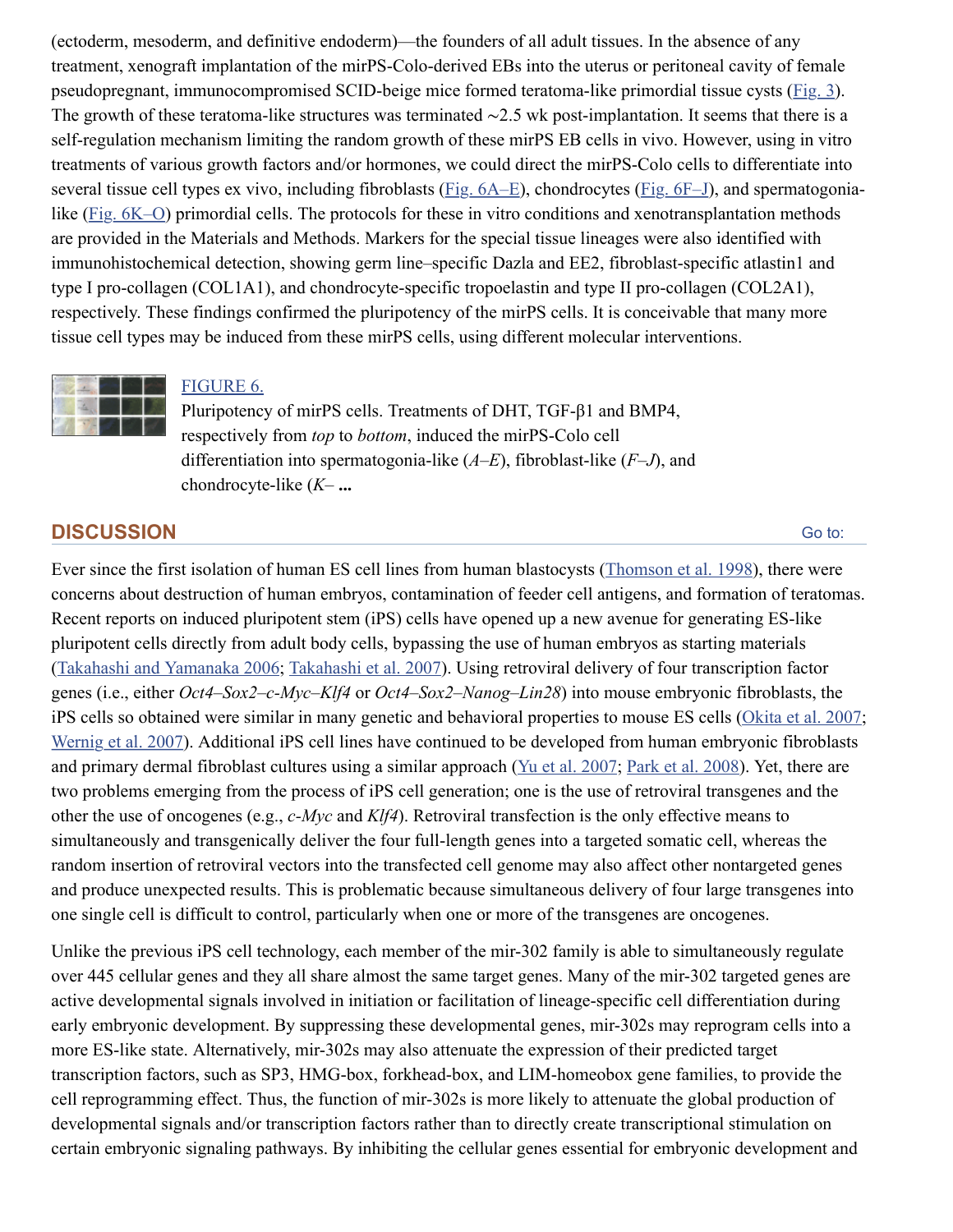cell differentiation, mir-302s is able not only to reprogram differentiated cancer cells into ES-like pluripotent stem cells but also to maintain their pluripotency and renewal under a feeder-free culture condition. Nevertheless, mir-302s may not be the only miRNA family involved in this mechanism because their target genes are also redundantly silenced by the group of mir-93, mir-367, mir-371, mir-372, mir-373, and mir-520 in human ES cells, as predicted by the TARGETSCAN program. Learning why these target genes must be simultaneously silenced during the reprogramming process of cancer–ES cell transformation may shed light on the mechanism underlying this miRNA-mediated effect on ES cell maintenance and renewal.

Utilization of intronic mir-302 transfection provides a safe and powerful new tool for generation of human ESlike pluripotent stem cells, particularly derived from cancerous and primarily cultured somatic cells. Because the intronic miRNA pathway is tightly regulated by multiple intracellular surveillance systems, such as mRNA transcription, RNA splicing, exosomal digestion, and nonsense-mediated decay (NMD) mechanisms, it is considered to be much more effective, specific, and safe than the siRNA/shRNA pathway [\(Lin et al. 2008](https://www.ncbi.nlm.nih.gov/pmc/articles/PMC2553732/#B08)). Advantageously, there are five breakthroughs in this method of mir-302–mediated mirPS cell generation. First, the transfection of a single mir-302s–expressing transgene offers a very simple, efficient, and safe method for generating homogeneous ES-like pluripotent cells, preventing the tedious retroviral insertion of all four large transcription factor genes into one single target cell as demonstrated in the previous iPS methods. Second, because the size of the mir-302s transgene is merely ∼1 kb, the transfection efficiency is extremely high (∼100%) and the positive mirPS cells can be easily selected by one pass through FACS flow cytometry, which is a very time-saving process. Third, the transfection and cultivation of mirPS cells can be performed under a feeder-free condition without the risk of feeder antigen contamination. Fourth, no oncogene is used for mirPS cell generation. Last, we may use electroporation in place of retroviral transfection to deliver the single mir-302 transgene, preventing the risk of random viral insertion into the host cell genome. Given that these advantages have solved most of the problems found in current stem cell research, learning how to use these mirPS cells for exploiting their potentials in transplantation and cell therapies will be a forthcoming challenge in the near future.

# **MATERIALS AND METHODS**

[Go to:](https://www.ncbi.nlm.nih.gov/pmc/articles/PMC2553732/#)

## **Cell culture and treatments**

Human cancer cell lines, Colo, and PC3 cells were purchased from the American Type Culture Collection (ATCC) and cultivated in RPMI 1640 medium supplemented with 10% fetal bovine serum (FBS), 4 mM Lglutamine, 1 mM sodium pyruvate, and 100  $\mu$ g/mL gentamycin (Sigma Chemical), at 37°C under 5% CO<sub>2</sub>. Cultures were passaged at ∼80% confluency by exposing cells to trypsin-EDTA solution for 1 min and rinsing once with RPMI, and the detached cells were replated at 1:10 dilution in fresh growth medium. After mir-302 transfection, mirPS-Colo and mirPS-PC3 cells were grown on polyornithine/laminin-coated dishes, respectively, in a freshly made mirPS cell culture medium, containing either phenol red-free DMEM/F12 (1:1; high glucose) or RPMI 1640/B27 medium (Invitrogen) supplemented with 10% charcoal-stripped FBS, 4 mM L-glutamine, 1 mM sodium pyruvate, 5 ng/mL activin, 5 ng/mL noggin, 3 ng/mL bFGF (BD Biosciences), and an equal mixture of 0.5  $\mu$ M Y-27632 and 0.5  $\mu$ M GSK-3 inhibitor XV (EMD Biosciences), at 37°C under 5% CO<sub>2</sub>. The mirPS cells were passaged at 85%∼90% confluency by exposing cells to trypsin-EDTA/collagenase IV (1 mg/mL) solution for 1 min and rinsing once with DMEM/F12 medium. Detached cells were replated at 1:3 dilution in fresh growth medium supplemented with  $30\%$  (v/v) conditioned medium that had exposed to the cells for 24 h before passaging.

# **Construction of the** *SpRNAi-RGFP* **transgene encoding an intronic mir-302 pre-miRNA cluster insert**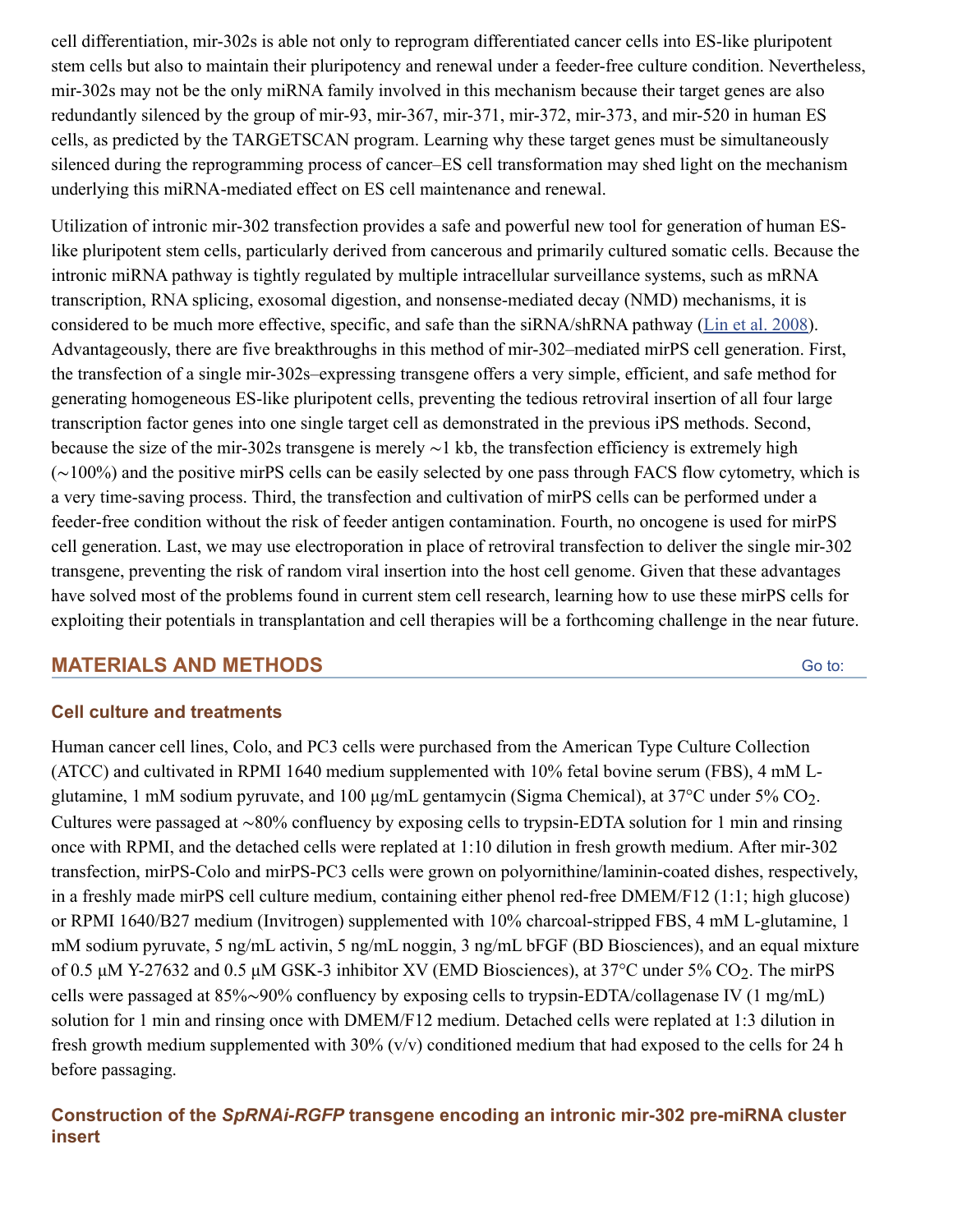The *SpRNAi-RGFP* transgene was generated as reported in the Supplemental Materials and Methods (Lin and [Ying 2006; Lin et al. 2006\). The intronic mir-302 pre-miRNA cluster consists of four parts: mir-302a, mir-302](https://www.ncbi.nlm.nih.gov/pmc/articles/PMC2553732/#B05)b, mir-302c, and mir-302d pre-miRNAs. Synthetic oligonucleotides were as follows:

mir-302a-sense, 5′- GTCCGATCGTCCCACCACTTAAACGTGGATGTACTTGCTTTGAAACTAAAGAAGTAAGTG CTTCCATGTTTTGGTGATGGATCTCGAGCTC-3′; mir-302a-anti-sense, 5′- GAGCTCGAGATCCATCACCAAAACATGGAAGCACTTACTTCTTTAGTTTCAAAGCAAGTACA TCCACGTTTAAGTGGTGGGACGATCGGAC-3′; mir-302b-sense, 5′- ATCTCGAGCTCGCTCCCTTCAACTTTAACATGGAAGTGCTTTCTGTGACTTTGAAAGTAAGT GCTTCCATGTTTTAGTAGGAGTCGCTAGCGCTA-3′; mir-302b-anti-sense, 5′- TAGCGCTAGCGACTCCTACTAAAACATGGAAGCACTTACTTTCAAAGTCACAGAAAGCACTT CCATGTTAAAGTTGAAGGGAGCGAGCTCGAGAT-3′; mir-302c-sense, 5′- CGCTAGCGCTACCTTTGCTTTAACATGGAGGTACCTGCTGTGTGAAACAGAAGTAAGTCG TTCATGTTTCAGTGGAGGCGTCTAGACAT-3′; mir-302c-anti-sense, 5′- ATGTCTAGACGCCTCCACTGAAACATGAACGACTTACTTCTGTTTCACACAGCAGGTACCTC CATGTTAAAGCAAAGGTAGCGCTAGCG-3′; mir-302d-sense, 5′- CGTCTAGACATAACACTCAAACATGGAAGCACTTAGCTAAGCCAGGCTAAGTGCTTCCATGT TTGAGTGTTCGACGCGTCAT-3′; and mir-302d-anti-sense, 5′- ATGACGCGTCGAACACTCAAACATGGAAGCACTTAGCCTGGCTTAGCTAAGTGCTTCCATGT TTGAGTGTTATGTCTAGACG-3′.

(Sigma-Genosys). We first hybridized mir-302a-sense to mir-302a-anti-sense, mir-302b-sense to mir-302b-antisense, mir-302c-sense to mir-302c-anti-sense, and mir-302d-sense to mir-302d-anti-sense, respectively, for 2 min at 94 $^{\circ}$ C, for 10 min at 70 $^{\circ}$ C, and then at 4 $^{\circ}$ C in 1× PCR buffer. Then, the same amount of each hybrid of mir-302a, mir-302b, mir-302c, and mir-302d were digested with PvuI/XhoI, XhoI/NheI, NheI/XbaI, and XbaI/MluI restriction enzymes, respectively, at 37°C for 4 h. All of the digested hybrids were collected together with a gel extraction filter in 35  $\mu$ L of autoclaved ddH<sub>2</sub>O (Qiagen). Immediately after that, the mir-302 pre-miRNA cluster was formed by adding T4 DNA ligase (20 U) and buffer into the hybrid mixture and incubating the reaction at 12°C for 12 h. For intronic insertion, we mixed an equal amount (1:1) of the mir-302 pre-miRNA cluster and the *SpRNAi-RGFP* transgene and then digested the mixture with PvuI and MluI restriction enzymes for 4 h at 37°C. The digested mixture was collected with a microcon-30 filter and ligated together with  $T_4$  DNA ligase (20 U) for 12 h at 12°C. This formed the *SpRNAi-RGFP* transgene with the intronic mir-302 pre-miRNA cluster insert.

# **Incorporation of the** *SpRNAi-RGFP* **transgene into a** *pLNCX2-rT-SpRNAi* **retroviral vector**

We modified a *VSV-G*-positive pantropic retroviral vector, i.e., *pLNCX2-rT*, to transgenically deliver the mir-302encoded *SpRNAi-RGFP* transgene ([Lin et al. 2006\)](https://www.ncbi.nlm.nih.gov/pmc/articles/PMC2553732/#B07). The *pLNCX2-rT* vector was derived from a modified pseudotype Moloney Murine Leukemia virus, *pLNCX2* (Clontech). As shown in [Figure 1,](https://www.ncbi.nlm.nih.gov/pmc/articles/PMC2553732/figure/F1/) we first incorporated the *SpRNAi-RGFP* transgene into the XhoI/AflII restriction site of the *pLNCX2-rT* vector and then inserted the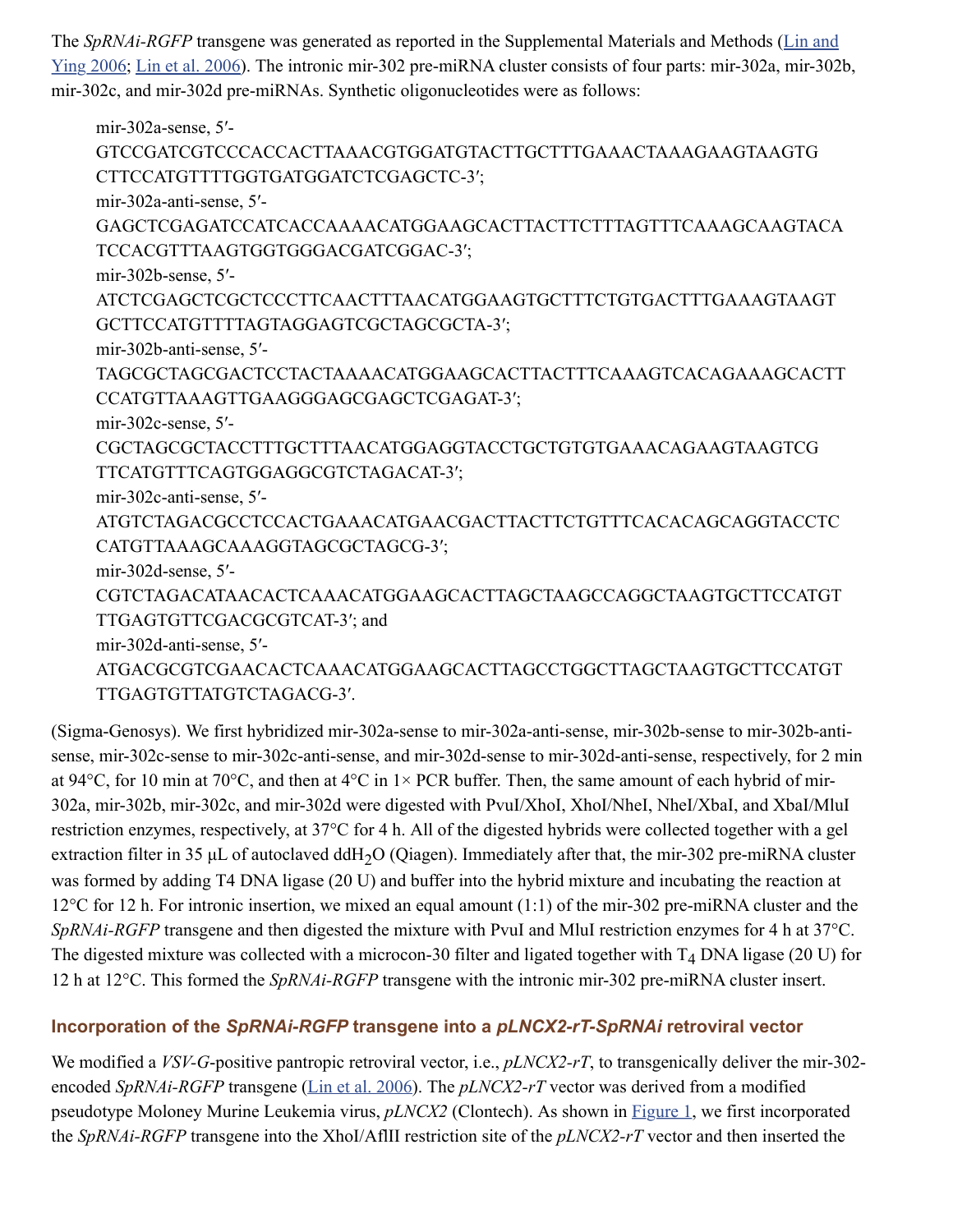mir-302 pre-miRNA cluster construct into the intronic insertion site (PvuI/MluI restriction site) of the *SpRNAi-RGFP* transgene, so as to form a retroviral *pLNCX2-rT-SpRNAi* transgene vector capable of transgenically expressing mir-302s. In experiments, we mixed an equal amount (1:1) of the *SpRNAi-RGFP* transgene and the *pLNCX2-rT* retroviral vector and then digested the mixture with XhoI and AflII restriction enzymes for 4 h at 37°C. The digested mixture was collected with a microcon-30 filter and ligated together with  $T_4$  DNA ligase (20 U, Roche Biochemicals) for 12 h at 12°C. Following the same protocol except using PvuI/MluI digestion, we incorporated the mir-302 pre-miRNA cluster into the PvuI/MluI restriction site of the *pLNCX2-rT-SpRNAi* vector. The pre-miRNA-inserted *pLNCX2-rT-SpRNAi* vector was propagated in *Escherichia coli* DH5α LB cultures containing 100 µg/mL ampicillin (Sigma) and purified with a QIAprep spin miniprep kit (Qiagen), following the manufacturer's suggestion. For viral production, the *pLNCX2-rT-SpRNAi* vector was cotransfected with an equal amount of *pVSV-G* vector into GP2-293 packaging cells (Clontech) to produce infectious, but not replicable, pantropic retroviruses. GP2-293 cells were grown in phenol red-free DMEM medium supplemented with 10% FBS, 4 mM L-glutamine, and 1 mM sodium pyruvate. The co-transfection was carried out with a FuGene 6 reagent (Roche), following the manufacturer's suggestion.

#### **MirPS cell generation using the** *pLNCX2-rT-SpRNAi* **transgene vector**

High titer viruses were released in the DMEM medium of the GP2-293 cell cultures ∼36–48 h after the cotransfection of *pVSV-G* and *pLNCX2-rT-SpRNAi* vectors. The viral titer was measured to be over multiplicity of infection (MOI) 30 before cell transfection, following the protocol of a retro-X qRT-PCR titration kit (Clontech). Then, we transferred the high titer virus medium to the Colo or PC3 cell cultures and incubated the cells for 12 h at 37°C under 5%  $CO_2$ . After that, fresh mirPS cell culture medium was added in place of the virus medium and replaced every 3 d. Positively transfected cells were isolated and collected 24 h post-infection, using FACS flow cytometry sorting with a monoclonal antibody against the mir-302 expression maker RGFP (Clontech). These isolated cells were grown in the mirPS cell culture medium as aforementioned.

## **In vitro molecular guidance of the mirPS cell differentiation**

In absence of any treatment except the feeder-free mirPS culture medium, xenograft implantation of the mirPS EB into the uterus or peritoneal cavity, but not other tissues, of a 6-wk-old female pseudopregnant, immunocompromised SCID-beige mouse could form a cyst full of teratoma-like primordial tissues. The use of immunocompromised nude mice was to provide an in vivo environment mimicking transplantation therapy. The pseudopregnant mice were made by intraperitoneally injection of 1 IU human menopausal gonadotrophin (HMG) for 2 d and then human chorionic gonadotrophin (hCG) for one more day. For in vitro molecular guidance into spermatogonia lineage, mirPS cells were maintained on polyornithine/laminin-coated dishes in DMEM/F12 (1:1; high glucose) medium supplemented with charcoal-stripped 10% FBS, 4 mM L-glutamine, 1 mM sodium pyruvate, 5 ng/mL activin, and 50 ng/mL dihydrotestosterone (DHT) for 12 h at 37°C under 5%  $CO_2$ . Then the cells were trypsinized, washed with  $1\times$  PBS, and collected in four aliquots of chilled Matrigel (100 µL each) and one aliquots of 100  $\mu$ L 1× PBS. Immediately after that, we transplanted the cells into the hind limb muscle, peritoneum, uterus, subcutaneous neck skin (with Matrigel), and tail vein (with PBS) of 6-wk-old athymic immunocompromised SCID-beige nude mice. The mice were anesthetized with diethyl ether during experimental processing. One week later, spermatogonia-like cells were found only in the uterus area. For fibroblast differentiation, we followed the same procedure as shown above, except using regular phenol red-free DMEM medium supplemented with 10% FBS, 4 mM L-glutamine, 1 mM sodium pyruvate, 5 ng/mL noggin, and 100 ng/mL transforming growth factor-β1 (TGF-β1) for 6 h before xenotransplantation. Fibroblast-like cells were found in the uterus 1 wk later. For chondrocyte differentiation, we performed the same procedure as before but using regular RPMI 1640 medium supplemented with 10% FBS, 4 mM L-glutamine, 1 mM sodium pyruvate,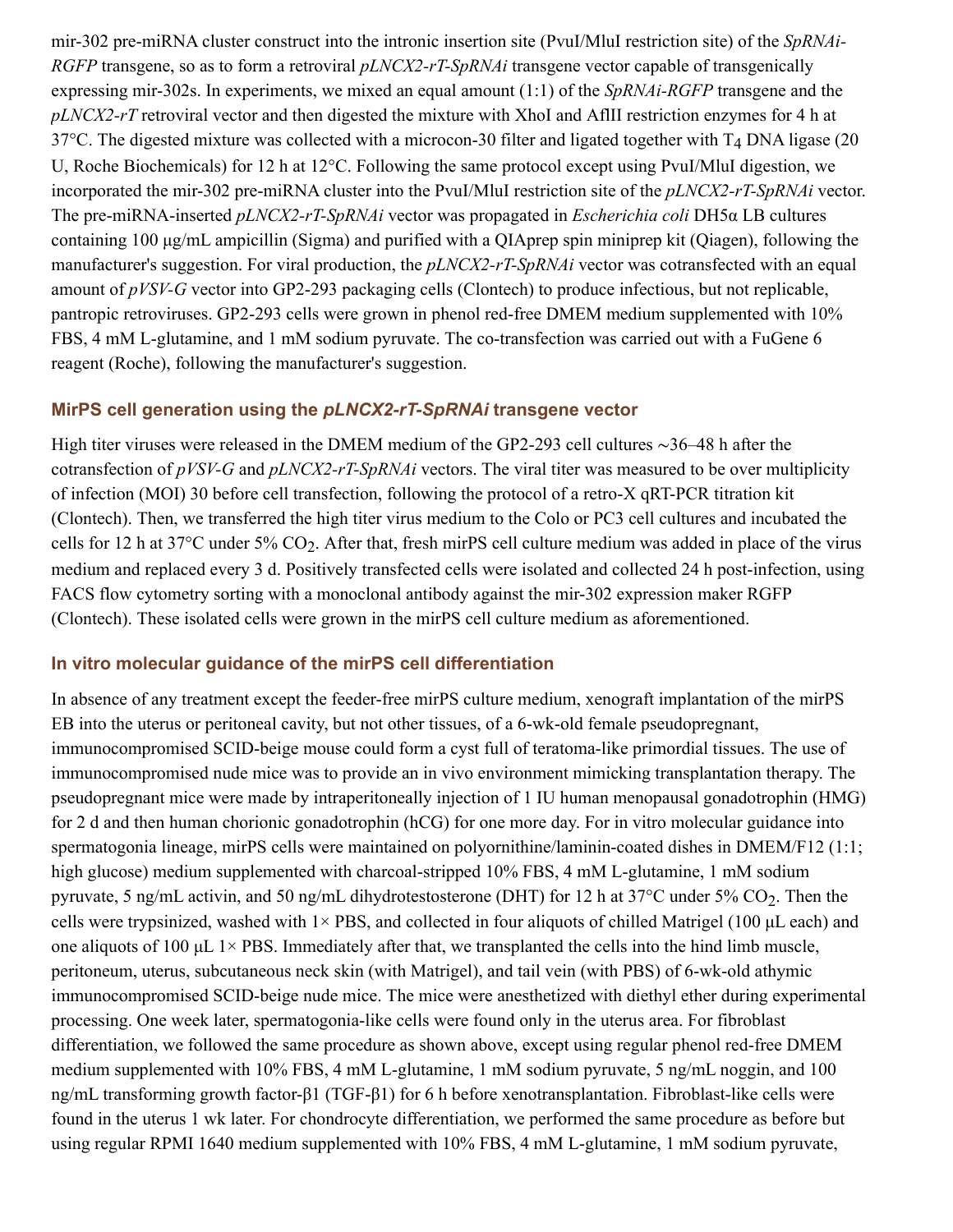and 100 ng/mL bone morphogenetic protein 4 (BMP4) for 6 h. Chondrocyte-like cells were found only in the liver area.

# **SUPPLEMENTAL DATA**

Supplemental material can be found at [http://www.rnajournal.org](http://www.rnajournal.org/).

# **Footnotes**

*Abbreviations*: miRNA, microRNA; mir-302s, the mir-302 family; ES, embryonic stem; iPS, induced pluripotent stem; mirPS, mir-302-induced pluripotent stem; EB, embryoid body; CSC, cancerous stem cell; Pol-II, RNA polymerase type-II; NMD, nonsense-mediated decay.

Article published online ahead of print. Article and publication date are at <http://www.rnajournal.org/cgi/doi/10.1261/rna.1162708>.

# **REFERENCES**

Bartel, D.P. MicroRNAs: Genomics, biogenesis, mechanism, and function. Cell. 2004;116:281–297. [[PubMed\]](https://www.ncbi.nlm.nih.gov/pubmed/14744438)

Ben-Porath, I., Thomson, M.W., Carey, V.J., Ge, R., Bell, G.W., Regev, A., Weinberg, R.A. An embryonic stem cell-like gene expression signature in poorly differentiated aggressive human tumors. Nat. Genet. 2008;40:499–507. [\[PMC free article\]](https://www.ncbi.nlm.nih.gov/pmc/articles/PMC2912221/) [\[PubMed\]](https://www.ncbi.nlm.nih.gov/pubmed/18443585)

- Danin-Kreiselman, M., Lee, C.Y., Chanfreau, G. RNAse III-mediated degradation of unspliced pre-mRNAs and lariat introns. Mol. Cell. 2003;11:1279–1289. [[PubMed\]](https://www.ncbi.nlm.nih.gov/pubmed/12769851)
- Hochedlinger, K., Jaenisch, R. Nuclear reprogramming and pluripotency. Nature. 2006;441:1061–1067. [\[PubMed](https://www.ncbi.nlm.nih.gov/pubmed/16810240)]
- Lin, S.L., Ying, S.Y. Gene silencing in vitro and in vivo using intronic microRNAs. In: Ying S.-Y., editor. MicroRNA protocols. Humana Press; Totowa, NJ: 2006. pp. 295–312. [[PubMed\]](https://www.ncbi.nlm.nih.gov/pubmed/16957384)
- Lin, S.L., Chang, D., Wu, D.Y., Ying, S.Y. A novel RNA splicing-mediated gene silencing mechanism potential for genome evolution. Biochem. Biophys. Res. Commun. 2003;310:754–760. [\[PubMed\]](https://www.ncbi.nlm.nih.gov/pubmed/14550267)
- Lin, S.L., Chang, S.J.E., Ying, S.Y. Transgene-like animal model using intronic microRNAs. Methods Mol. Biol. 2006;342:321–334. [[PubMed\]](https://www.ncbi.nlm.nih.gov/pubmed/16957386)
- Lin, S.L., Kim, H., Ying, S.Y. Intron-mediated RNA interference and microRNA (miRNA) Front. Biosci. 2008;13:2216–2230. [[PubMed\]](https://www.ncbi.nlm.nih.gov/pubmed/17981704)
- Okita, K., Ichisaka, T., Yamanaka, S. Generation of germline-competent induced pluripotent stem cells. Nature. 2007;448:313–317. [[PubMed](https://www.ncbi.nlm.nih.gov/pubmed/17554338)]
- Park, I.H., Zhao, R., West, J.A., Yabuuchi, A., Huo, H., Ince, T.A., Lerou, P.H., Lensch, M.W., Daley, G.Q. Reprogramming of human somatic cells to pluripotency with defined factors. Nature. 2008;451:141–146. [\[PubMed](https://www.ncbi.nlm.nih.gov/pubmed/18157115)]
- Reya, T., Morrison, S.J., Clarke, M.F., Weissman, I.L. Stem cells, cancer, and cancer stem cells. Nature. 2001;414:105–111. [\[PubMed](https://www.ncbi.nlm.nih.gov/pubmed/11689955)]
- Rodriguez, A., Griffiths-Jones, S., Ashurst, J.L., Bradley, A. Identification of mammalian microRNA host genes and transcription units. Genome Res. 2004;14:1902-1910. [[PMC free article](https://www.ncbi.nlm.nih.gov/pmc/articles/PMC524413/)] [[PubMed\]](https://www.ncbi.nlm.nih.gov/pubmed/15364901)
- Ruby, J.G., Jan, C.H., Bartel, D.P. Intronic microRNA precursors that bypass Drosha processing. Nature. 2007;448:83–86. [\[PMC free article](https://www.ncbi.nlm.nih.gov/pmc/articles/PMC2475599/)] [\[PubMed\]](https://www.ncbi.nlm.nih.gov/pubmed/17589500)
- Sherr, C.J., Roberts, J.M. Living with or without cyclins and cyclin-dependent kinases. Genes & Dev. 2008;18:2699–2711. [\[PubMed\]](https://www.ncbi.nlm.nih.gov/pubmed/15545627)
- Suh, M.R., Lee, Y., Kim, J.Y., Kim, S.K., Moon, S.H., Lee, J.Y., Cha, K.Y., Chung, H.M., Yoon, H.S., Moon, S.Y., et al. Human embryonic stem cells express a unique set of microRNAs. Dev. Biol. 2004;270:488– 498. [\[PubMed](https://www.ncbi.nlm.nih.gov/pubmed/15183728)]

[Go to:](https://www.ncbi.nlm.nih.gov/pmc/articles/PMC2553732/#)

[Go to:](https://www.ncbi.nlm.nih.gov/pmc/articles/PMC2553732/#)